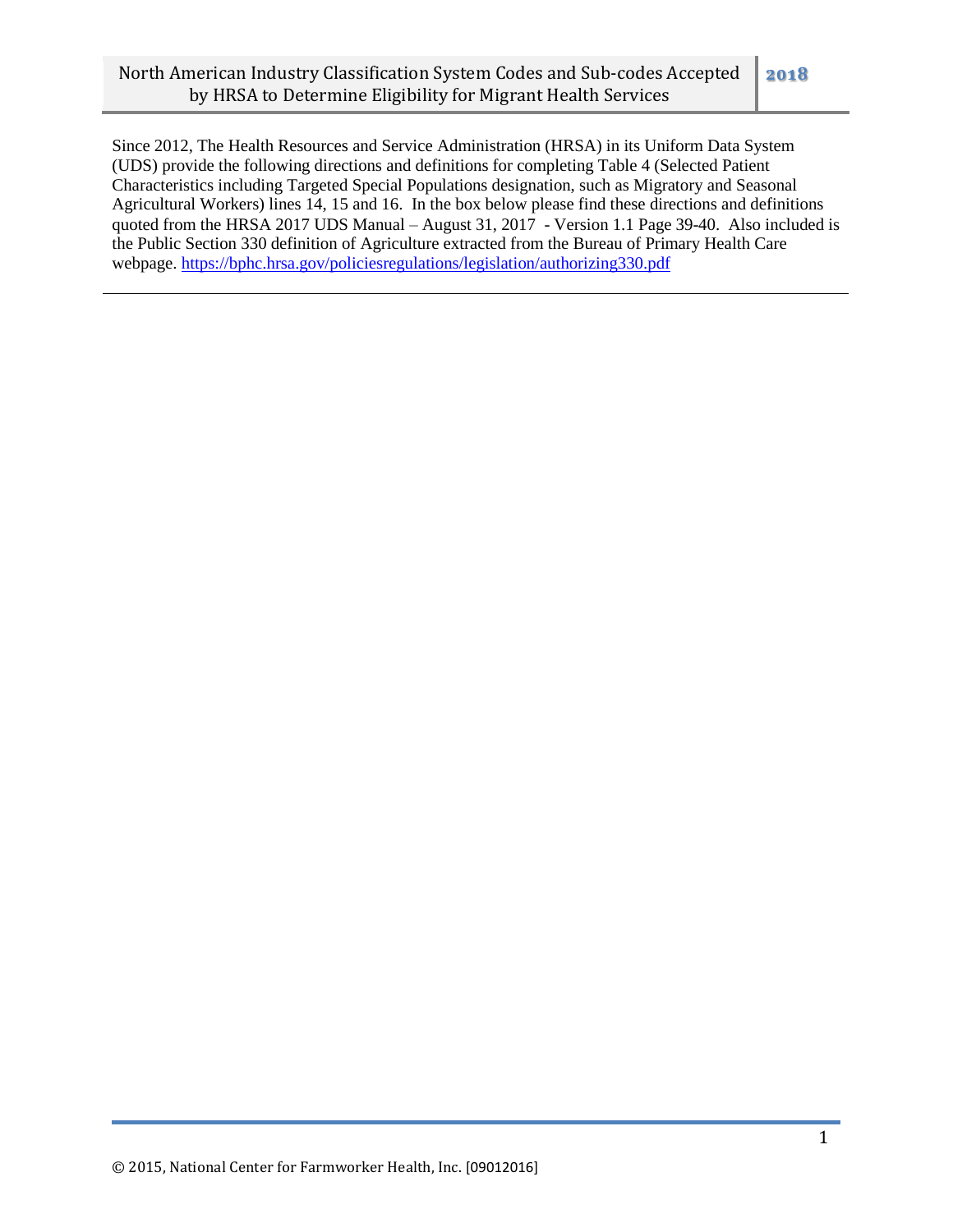# **MIGRATORY OR SEASONAL AGRICULTURAL WORKERS AND THEIR FAMILY MEMBERS, LINES 14–16**

"Report either on line 16 or on lines 14 and 15 the number of patients seen during the reporting period ho were migratory or seasonal agricultural workers, family members of migratory or seasonal agricultural workers, or aged or disabled former migratory agricultural workers (as described in the statute section  $330(g)(1)(B)$ ). Only health centers that receive section  $330(g)$  – Migrant Health Center funding provide separate totals for migratory and for seasonal agricultural workers on lines 14 and 15. For section 330(g) grantees, Lines  $14 + 15 = 16$ . All other health centers report on Line 16."

# **DEFINITIONS OF MIGRATORY AND SEASONAL AGRICULTURAL WORKERS. MIGRATORY AGRICULTURAL WORKERS** –

"Report patients *whose principal employment is in agriculture and who establishes a temporary home for the purposes of such employment* as a migratory agricultural worker, as defined by section 330(g) of the Public Health Service Act. Migratory agricultural workers are usually hired laborers who are paid piecework, hourly, or daily wages. Include patients who had such work as their principal employment within 24 months of their last visit, as well as their dependent *family members* who have also used the center. The family members may or may not move with the worker or establish a temporary home. Note that agricultural workers who *leave* a community to work elsewhere are classified as migratory workers in their home community as are those who migrate to a community to work there".

**AGED AND DISABLED FORMER AGRICULTURAL WORKERS**: As defined in Section 330  $(g)(1)(B)$ …aged and disabled former agricultural workers are individuals includes those who were previously migratory agricultural workers but who no longer work in agriculture because of age or disability and family members.

**SEASONAL AGRICULTURAL WORKERS**: Report patients *whose principal employment is in agriculture on a seasonal basis* (e.g. picking fruit during the limited months of a picking season) but who do not establish a temporary home for purposes of employment. Seasonal agricultural workers are usually hired laborers who are paid piecework, hourly, or daily wages. Include patients who have been so employed within 24 months of their last visit and their family members who may be patients of the health center.

"For both categories of workers, the term agriculture means farming in all its branches, as defined by the OMB-develope[d North America Industry Classification System \(NAICS\) 2017,](https://www.census.gov/eos/www/naics/) and includes seasonal workers included in the following codes and all sub-codes within: 111, 112, 1151, and 1152".

Source: HRSA-2017 [UDS Manual](http://bphc.hrsa.gov/datareporting/reporting/2015udsmanual.pdf) — August 31, 2017 V 1.0 OMB Number: 0915-0193, Expiration Date: 02/28/2018

**DEFINITION OF AGRICULTURE-** The term "agriculture" means farming in all its branches, including--

(i) cultivation and tillage of the soil;

(ii) the production, cultivation, growing, and harvesting of any commodity grown on, in, or as an adjunct to or part of a commodity grown in or on, the land; and

(iii) any practice (including preparation and processing for market and delivery to storage or to market or to carriers for transportation to market) performed by a farmer or on a farm incident to or in conjunction with an activity described in clause (ii).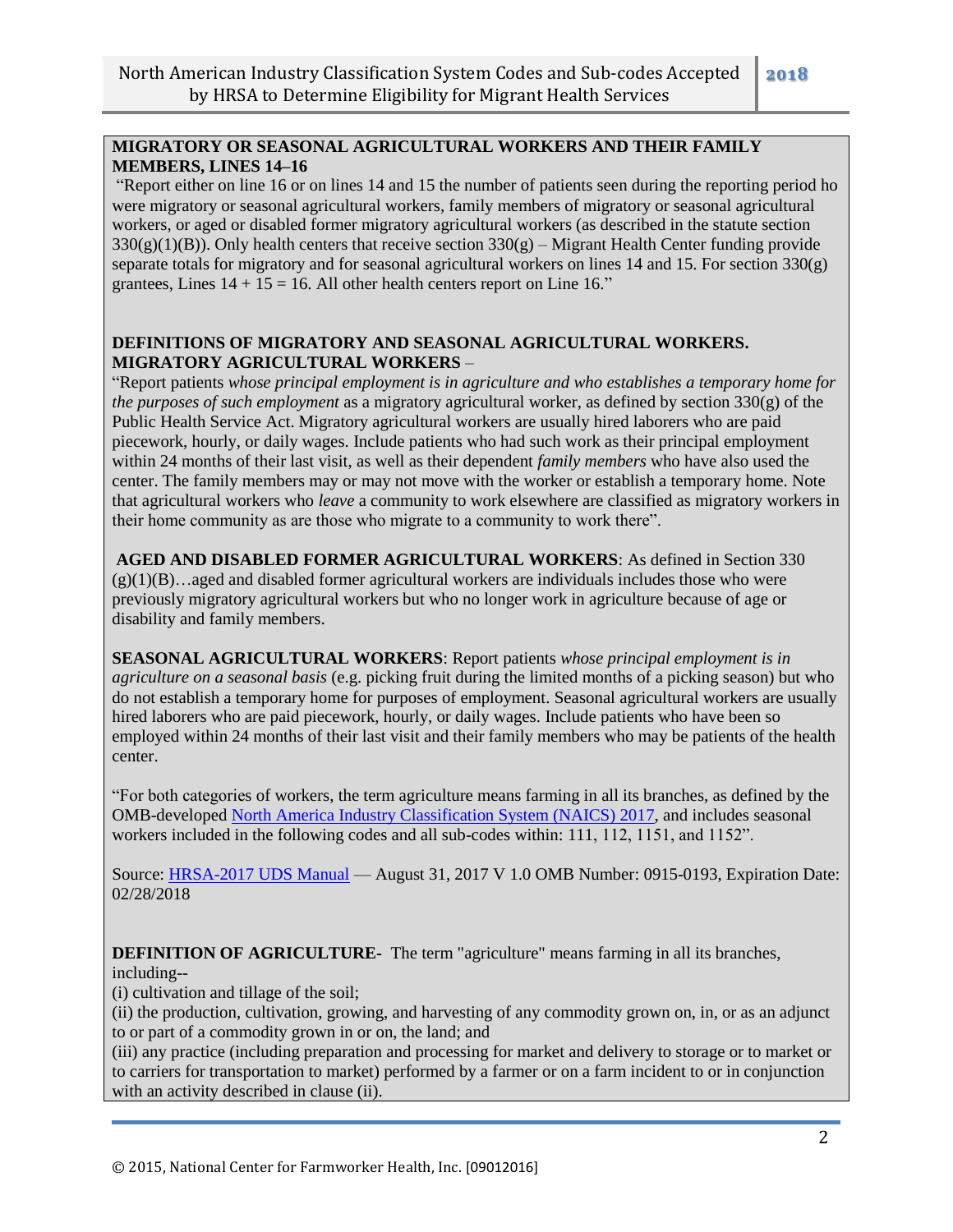Source: <https://bphc.hrsa.gov/policiesregulations/legislation/authorizing330.pdf>

Below is the list of the North American Industry Classification System (NAICS) Codes developed by the Office of Management and Budget (OMB) and used in the UDS Manual to define Agriculture. The three digit codes **111** and **112** refer to the broad agricultural industries of **Crop Production and Animal Production and Aquaculture** respectively. Within each of these codes are several sub codes for each subsector of that agricultural industry. Codes **1115 and 1152** refer to the **Support Activities for Crop Production and for Animal Production** respectively. Workers employed in any of these sectors/subsectors that meet the migratory or seasonal farmworker definition requirements are eligible for Migrant Health Services and can be counted in the UDS.

**Note:** Please remember that for the UDS, *aged or disabled former migratory workers* are counted as migratory workers.

**[111](http://www.census.gov/cgi-bin/sssd/naics/naicsrch?code=111&search=2012%20NAICS%20Search) Crop Production. "**Industries in the Crop Production subsector grow crops mainly for food and fiber. The subsector comprises establishments, such as farms, orchards, groves, greenhouses, and nurseries, primarily engaged in growing crops, plants, vines, or trees and their seeds".

#### **[1111](http://www.census.gov/cgi-bin/sssd/naics/naicsrch?code=1111&search=2012%20NAICS%20Search) Oilseed and Grain Farming**

[11111](http://www.census.gov/cgi-bin/sssd/naics/naicsrch?code=11111&search=2012%20NAICS%20Search) Soybean Farming

[111110](http://www.census.gov/cgi-bin/sssd/naics/naicsrch?code=111110&search=2012%20NAICS%20Search) Soybean Farming

[11112](http://www.census.gov/cgi-bin/sssd/naics/naicsrch?code=11112&search=2012%20NAICS%20Search) Oilseed (except Soybean) Farming

[111120](http://www.census.gov/cgi-bin/sssd/naics/naicsrch?code=111120&search=2012%20NAICS%20Search) Oilseed (except Soybean) Farming

[11113](http://www.census.gov/cgi-bin/sssd/naics/naicsrch?code=11113&search=2012%20NAICS%20Search) Dry Pea and Bean Farming

[111130](http://www.census.gov/cgi-bin/sssd/naics/naicsrch?code=111130&search=2012%20NAICS%20Search) Dry Pea and Bean Farming

[11114](http://www.census.gov/cgi-bin/sssd/naics/naicsrch?code=11114&search=2012%20NAICS%20Search) Wheat Farming

[111140](http://www.census.gov/cgi-bin/sssd/naics/naicsrch?code=111140&search=2012%20NAICS%20Search) Wheat Farming

[11115](http://www.census.gov/cgi-bin/sssd/naics/naicsrch?code=11115&search=2012%20NAICS%20Search) Corn Farming

[111150](http://www.census.gov/cgi-bin/sssd/naics/naicsrch?code=111150&search=2012%20NAICS%20Search) Corn Farming

[11116](http://www.census.gov/cgi-bin/sssd/naics/naicsrch?code=11116&search=2012%20NAICS%20Search) Rice Farming

[111160](http://www.census.gov/cgi-bin/sssd/naics/naicsrch?code=111160&search=2012%20NAICS%20Search) Rice Farming

[11119](http://www.census.gov/cgi-bin/sssd/naics/naicsrch?code=11119&search=2012%20NAICS%20Search) Other Grain Farming

[111191](http://www.census.gov/cgi-bin/sssd/naics/naicsrch?code=111191&search=2012%20NAICS%20Search) Oilseed and Grain Combination Farming

[111199](http://www.census.gov/cgi-bin/sssd/naics/naicsrch?code=111199&search=2012%20NAICS%20Search) All Other Grain Farming

#### **[1112](http://www.census.gov/cgi-bin/sssd/naics/naicsrch?code=1112&search=2012%20NAICS%20Search) Vegetable and Melon Farming**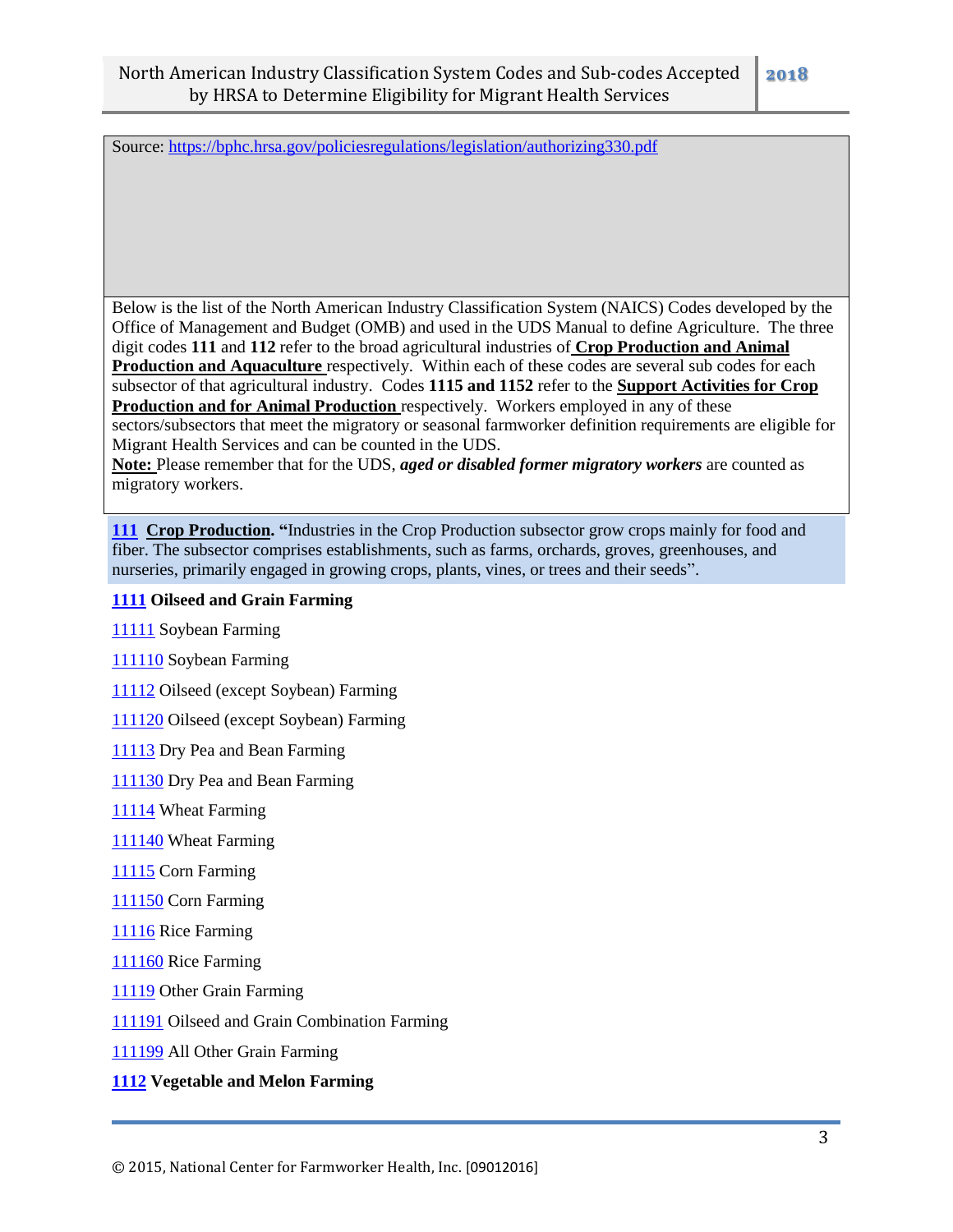Other Vegetable (except Potato) and Melon Farming **Fruit and Tree Nut Farming** Orange Groves Orange Groves Citrus (except Orange) Groves Citrus (except Orange) Groves Noncitrus Fruit and Tree Nut Farming Apple Orchards Grape Vineyards Strawberry Farming Berry (except Strawberry) Farming Tree Nut Farming Fruit and Tree Nut Combination Farming Other Noncitrus Fruit Farming **Greenhouse, Nursery, and Floriculture Production** Food Crops Grown Under Cover Mushroom Production Other Food Crops Grown Under Cover Nursery and Floriculture Production Nursery and Tree Production Floriculture Production **Other Crop Farming** Tobacco Farming

Vegetable and Melon Farming

Potato Farming

- 
- Tobacco Farming
- Cotton Farming
- Cotton Farming
- Sugarcane Farming
- Sugarcane Farming
- Hay Farming
- Hay Farming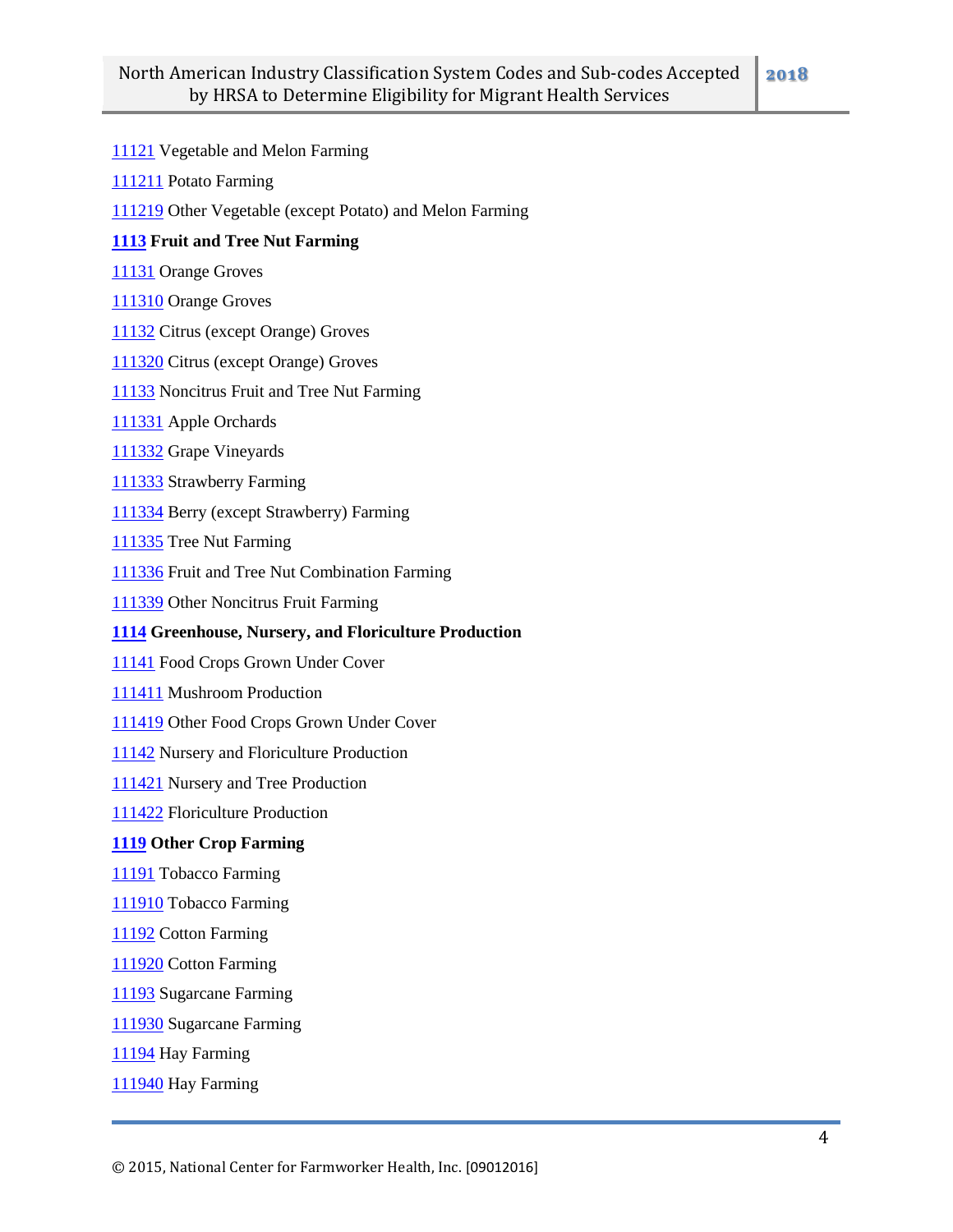- All Other Crop Farming
- Sugar Beet Farming
- Peanut Farming
- All Other Miscellaneous Crop Farming

 **Animal Production and Aquaculture.** "Industries in the Animal Production and Aquaculture subsector raise or fatten animals for the sale of animals or animal products and/or **raise aquatic plants and animals in controlled or selected aquatic environments for the sale of aquatic plants, animals, or their product**s. The subsector includes establishments, such as ranches, farms, and feedlots primarily engaged in keeping, grazing, breeding, or feeding animals. These animals are kept for the products they produce or for eventual sale. The animals are generally raised in various environments, from total confinement or captivity to feeding on an open range pasture".

## **Cattle Ranching and Farming**

- Beef Cattle Ranching and Farming, including Feedlots
- Beef Cattle Ranching and Farming
- Cattle Feedlots
- Dairy Cattle and Milk Production
- Dairy Cattle and Milk Production
- Dual-Purpose Cattle Ranching and Farming
- Dual-Purpose Cattle Ranching and Farming

#### **Hog and Pig Farming**

- Hog and Pig Farming
- Hog and Pig Farming

#### **Poultry and Egg Production**

- Chicken Egg Production
- Chicken Egg Production
- Broilers and Other Meat Type Chicken Production
- Broilers and Other Meat Type Chicken Production
- Turkey Production
- Turkey Production
- Poultry Hatcheries
- Poultry Hatcheries
- Other Poultry Production
- Other Poultry Production

#### **Sheep and Goat Farming**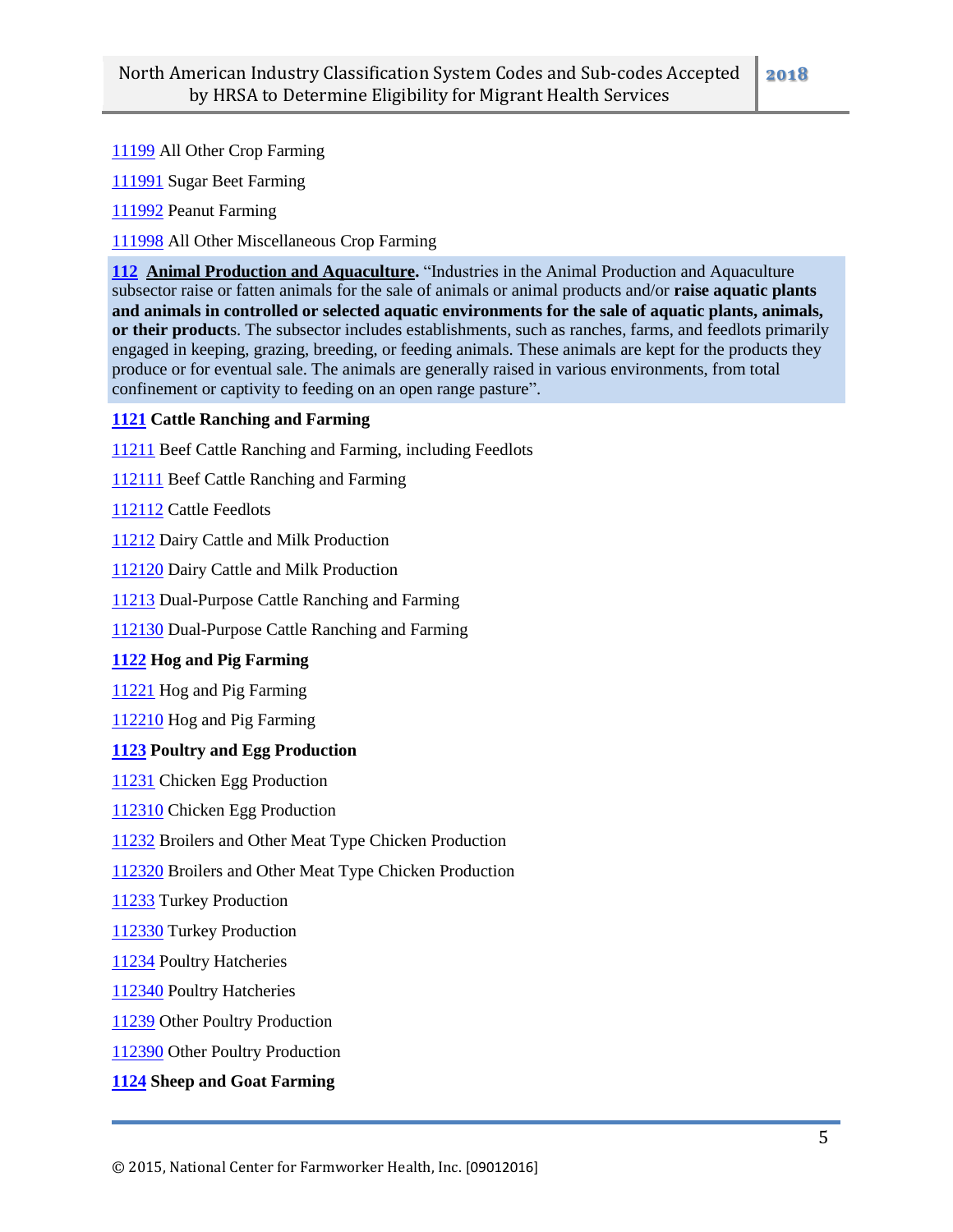- Sheep Farming
- Sheep Farming
- Goat Farming
- Goat Farming

## **Aquaculture**

- Aquaculture
- Finfish Farming and Fish Hatcheries
- Shellfish Farming
- Other Aquaculture

## **Other Animal Production**

- Apiculture
- Apiculture
- Horses and Other Equine Production
- Horses and Other Equine Production
- Fur-Bearing Animal and Rabbit Production
- Fur-Bearing Animal and Rabbit Production
- All Other Animal Production
- All Other Animal Production

 **Support Activities for Crop Production. "**This industry comprises establishments primarily engaged in providing support activities for growing crops. Illustrative Examples: Aerial dusting or spraying (i.e., using specialized or dedicated aircraft); Farm management services; Cotton ginning; Planting crops; Cultivating services; Vineyard cultivation services".

- Support Activities for Crop Production
- Cotton Ginning
- Soil Preparation, Planting, and Cultivating
- Crop Harvesting, Primarily by Machine
- Postharvest Crop Activities (except Cotton Ginning)
- Farm Labor Contractors and Crew Leaders
- Farm Management Services

 **Support Activities for Animal Production. "**This industry comprises establishments primarily engaged in performing support activities related to raising livestock (e.g., cattle, goats, hogs, horses, poultry, sheep)".

Support Activities for Animal Production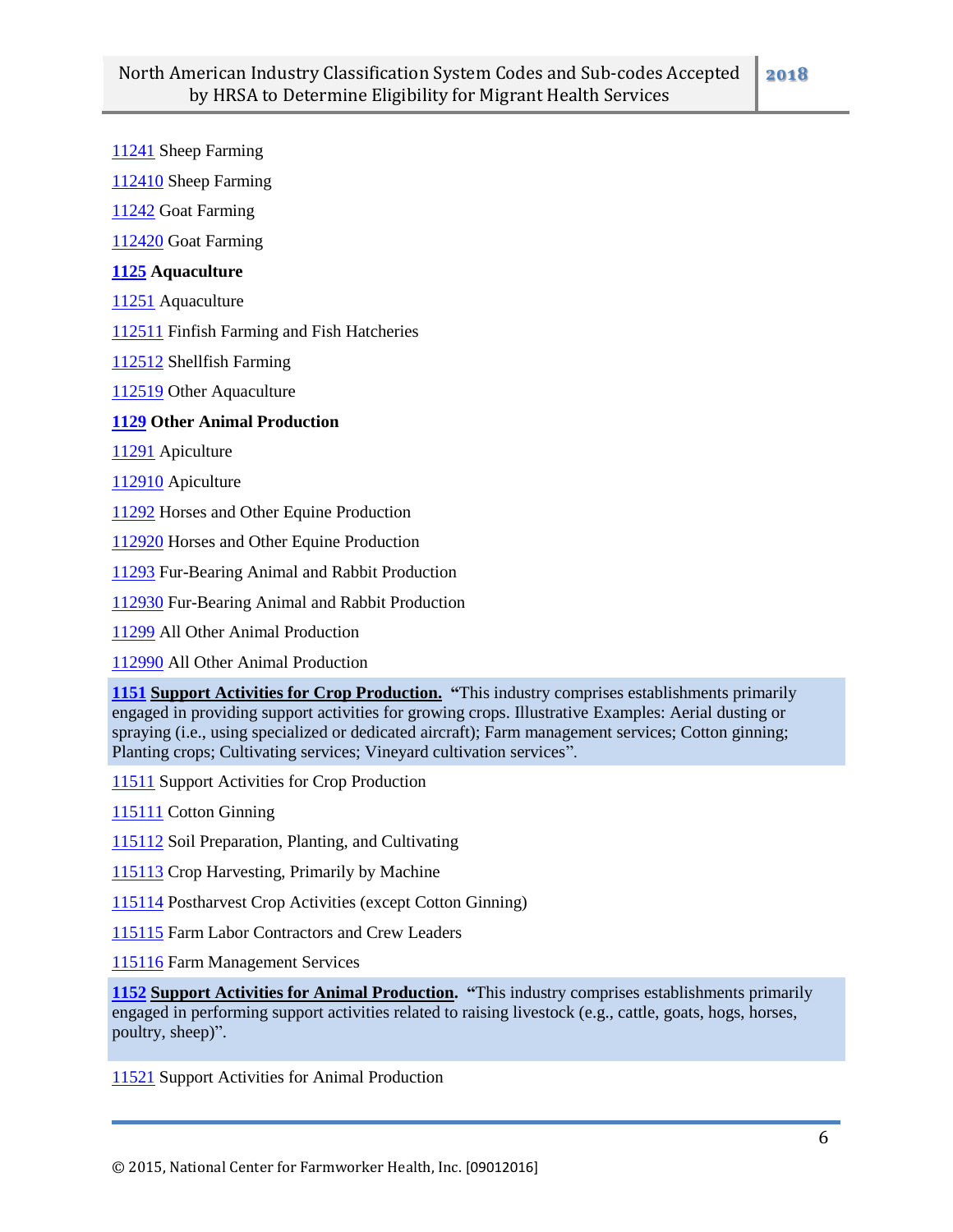# Support Activities for Animal Production

| 115210 | Animal semen banks                                        |
|--------|-----------------------------------------------------------|
| 115210 | Artificial insemination services for livestock            |
| 115210 | Artificial insemination services for pets                 |
| 115210 | Boarding horses (except racehorses)                       |
| 115210 | <b>Branding</b>                                           |
| 115210 | Breeding, animal, services                                |
| 115210 | Bull testing stations                                     |
| 115210 | Cattle spraying                                           |
| 115210 | Cleaning poultry houses                                   |
| 115210 | Corralling, drovers                                       |
| 115210 | Dairy herd improvement associations                       |
| 115210 | Equine boarding                                           |
| 115210 | Farriers                                                  |
| 115210 | Hoof trimming                                             |
| 115210 | Horses (except racehorses), boarding                      |
| 115210 | Horses, training (except racehorses)                      |
| 115210 | Horseshoeing                                              |
| 115210 | Livestock breeding services (except consulting)           |
| 115210 | Livestock spraying                                        |
| 115210 | Milk testing for butterfat and milk solids                |
| 115210 | Pedigree (i.e., livestock, pets, poultry) record services |
| 115210 | Poultry catching services                                 |
| 115210 | Reproductive flushing services for animals                |
| 115210 | Semen collection                                          |
| 115210 | Sheep dipping and shearing                                |
| 115210 | Showing of cattle, hogs, sheep, goats, and poultry        |
| 115210 | Stud services                                             |
| 115210 | Training horses (except racehorses)                       |
| 115210 | Vaccinating livestock (except by veterinarians)           |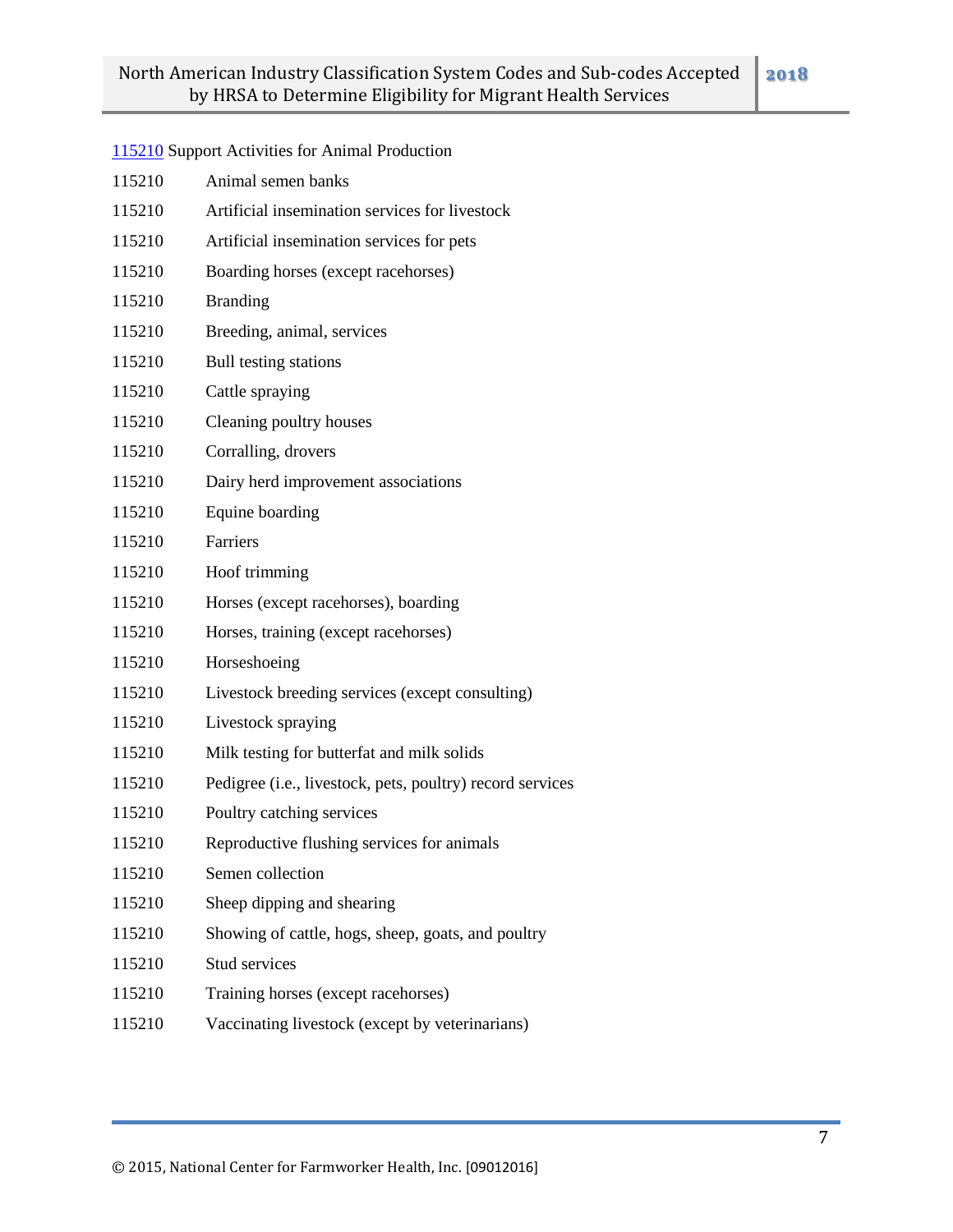Source:<http://www.census.gov/eos/www/naics/>

Please note that for the purpose of determining eligibility for the Migrant Health Program, people working in **Forestry and Logging** code **113** (except those working on short production cycles, such as Christmas tree production) and **Fishing, Hunting and Trapping** code **114** and **Seafood Product Preparation and Packaging code 311 are not eligible. Please refer to the box below for additional** information about those industries.

**113 Forestry and Logging** "Industries in the Forestry and Logging subsector grow and harvest timber on a long production cycle (i.e., of 10 years or more). Long production cycles use different production processes than short production cycles, which require more horticultural interventions prior to harvest, resulting in processes more similar to those found in the Crop Production subsector. Consequently, Christmas tree production and other production involving production cycles of less than 10 years, are classified in the Crop Production subsector.

Industries in this subsector specialize in different stages of the production cycle. Reforestation requires production of seedlings in specialized nurseries. Timber production requires natural forest or suitable areas of land that are available for a long duration. The maturation time for timber depends upon the species of tree, the climatic conditions of the region, and the intended purpose of the timber. The harvesting of timber (except when done on an extremely small scale) requires specialized machinery unique to the industry. Establishments gathering forest products, such as gums, barks, balsam needles, rhizomes, fibers, Spanish moss, and ginseng and truffles, are also included in this subsector".

**114 Fishing, Hunting and Trapping** "Industries in the Fishing, Hunting and Trapping subsector harvest fish and other wild animals from their natural habitats and are dependent upon a continued supply of the natural resource. The harvesting of fish is the predominant economic activity of this subsector and it usually requires specialized vessels that, by the nature of their size, configuration and equipment, are not suitable for any other type of production, such as transportation.

Hunting and trapping activities utilize a wide variety of production processes and are classified in the same subsector as fishing because the availability of resources and the constraints imposed, such as conservation requirements and proper habitat maintenance, are similar".

**311710 Seafood Product Preparation and Packaging. "**This industry comprises establishments primarily engaged in one or more of the following: (1) canning seafood (including soup); (2) smoking, salting, and drying seafood; (3) eviscerating fresh fish by removing heads, fins, scales, bones, and entrails; (4) shucking and packing fresh shellfish; (5) processing marine fats and oils; and (6) freezing seafood. Establishments known as "floating factory ships" that are engaged in the gathering and processing of seafood into canned seafood products are included in this industry.

Source:<http://www.census.gov/eos/www/naics/>

NCFH encourages health centers to remember that to be documented as an agricultural worker, patients must have been engaged in qualified agricultural work within the previous 24 months, and that depending in job availability, agricultural workers often move across agricultural subsectors and in and out of agriculture, but still consider themselves to be primarily agricultural workers. Because agricultural